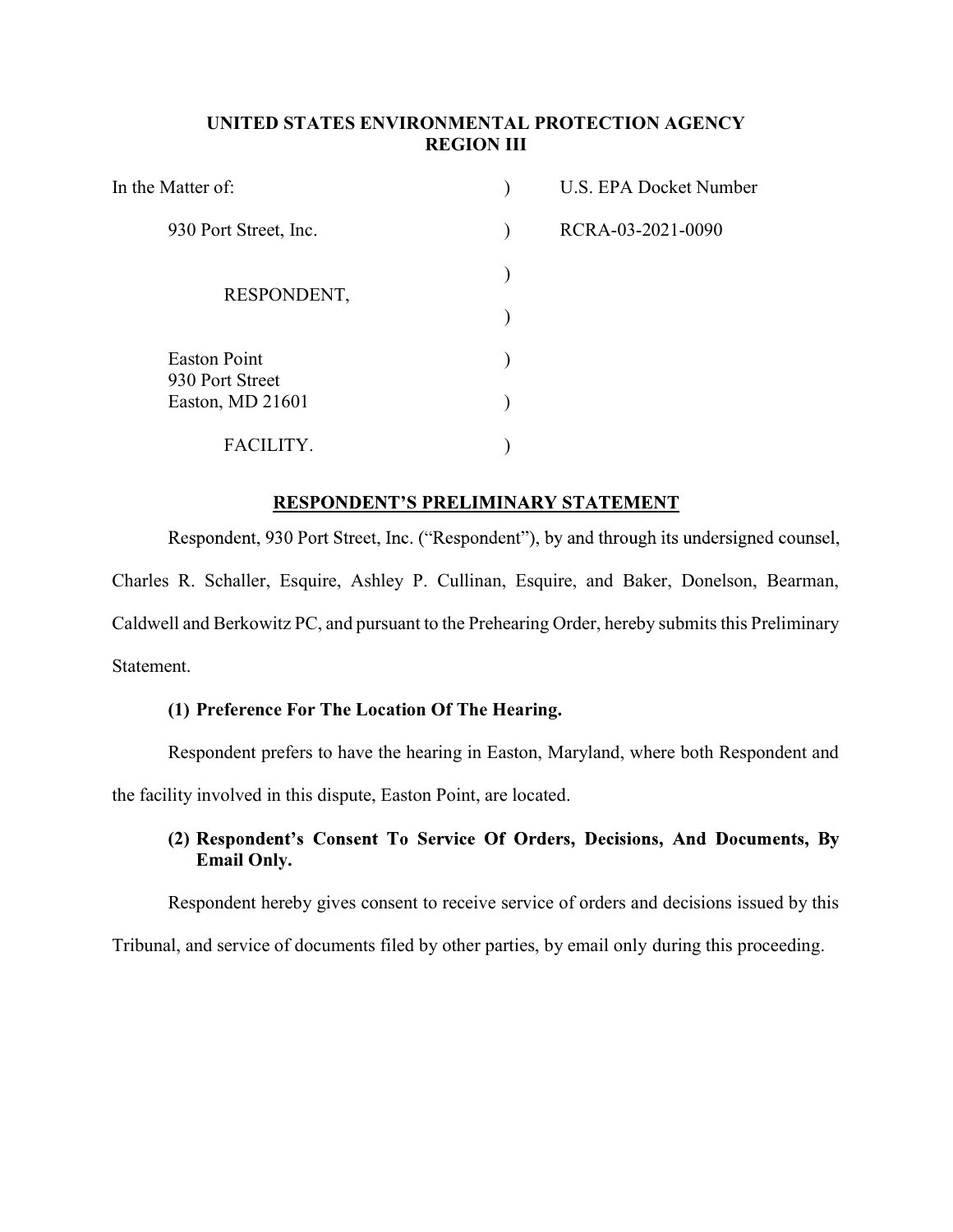#### (3) Email Addresses For Service.

Respondent will accept service at the following two valid email addresses of Respondent's counsel, Charles R. Schaller and Ashley P. Cullinan: cschaller@bakerdonelson.com; acullinan@bakerdonelson.com

> BAKER, DONELSON, BEARMAN, CALDWELL, AND BERKOWITZ, PC

 $\alpha$ shley Cullinan Charles R. Schaller (CPF# 9106200250) Ashiey P. EGYH FRAH (CPPF# 2001220051) 100 Light Street Baltimore, Maryland 21202 Phone: (410) 862-1120 cschaller@bakerdonelson.com acullinan@bakerdonelson.com

Attorneys for 930 Port Street, Inc.